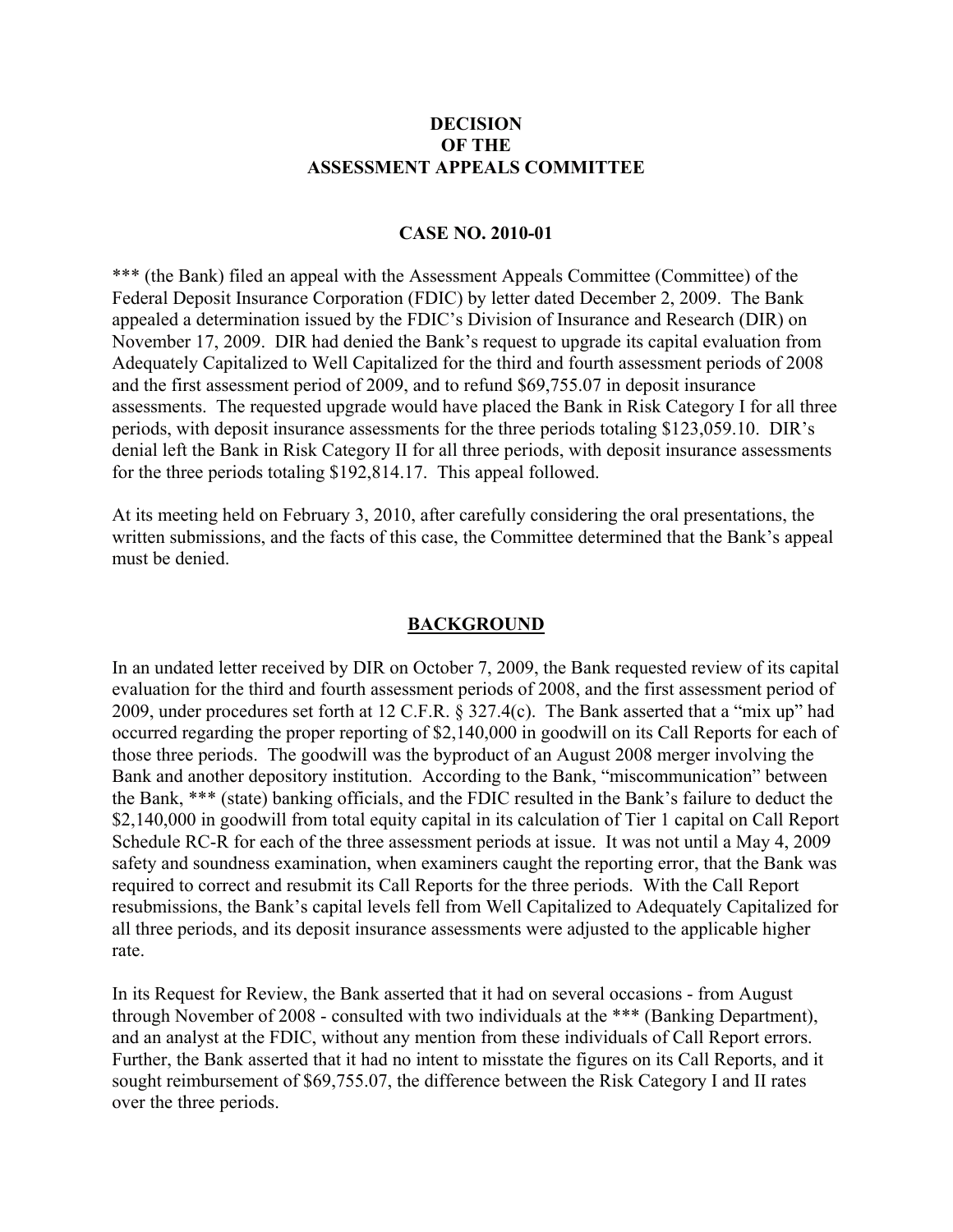By letter dated November 17, 2009, DIR denied the Bank's Request for Review of its capital evaluation. DIR informed the Bank that capital evaluations are assigned in accordance with the FDIC's regulations, specifically 12 C.F.R. § 327.9(b), and that regulatory levels must be met as of the relevant Call Report dates. Given the Bank's resubmitted Call Reports, DIR concluded that the Bank's capital evaluations - as Adequately Capitalized - were correct for the three assessment periods in question.

By letter dated December 2, 2009, the Bank timely appealed to the Assessment Appeals Committee. In its appeal, the Bank argues that the FDIC analyst confirmed that the Bank's Call Reports "are computer checked" and that "[c]omputer review" of the three Call Reports never detected the error on Schedule RC-R over the three assessment periods. Once the examiners caught the error (at the May 2009 examination), the Bank avers that sufficient capital was immediately added to return it to Well Capitalized status, and that, other than the three periods in question, the Bank was never below Well Capitalized for any assessment period going back to 2001. In addition, the Bank contends that one individual at Banking Department advised that goodwill could be included (presumably, on Schedule RC-R) and another - the superintendent – after "apparently" reviewing the Bank's September 30, 2008 Call Report, never indicated that the Call Report was inaccurate. The Bank seeks a \$69,755.07 refund, the additional assessment amount it paid over the three periods at the Risk Category II rate.

## **ANALYSIS**

The Bank appeals for relief from application of the FDIC's capital regulations. These regulations require a Well Capitalized institution to satisfy three regulatory capital ratio standards: a Total risk-based capital ratio of 10 percent or greater; a Tier 1 risk-based capital ratio of 6.0 percent or greater; and a Tier 1 leverage capital ratio of 5.0 percent or greater. 12 C.F.R § 327.9(b)(1)(i). All three standards must be met to be considered Well Capitalized. AAC Case No. 2009-01 (June 4, 2009); AAC Case No. 2004-06 (January 13, 2005). Capital evaluations are made on the basis of data reported on the institution's Call Reports. 12 C.F.R § 327.9(b).

The Bank's September 30, 2008, December 31, 2008, and March 31, 2009 Call Reports, as resubmitted, indicated that its Total risk-based capital levels were 9.20 percent, 9.68 percent, and 9.73 percent for each of these periods, respectively. Accordingly, the Bank did not meet Well Capitalized standards for any of the periods; instead, it was evaluated as Adequately Capitalized (12 C.F.R § 327.9(b)(2)), and assigned to Risk Category II for all of the periods in question. Despite the clarity of the regulatory framework, the Bank seeks an upgrade in its capital evaluation for the three assessment periods in question.

In considering past requests for similar relief, the Committee has looked to whether unique circumstances (generally circumstances beyond a bank's control) prevented the bank from complying with the regulations or whether application of the capital regulations to the facts of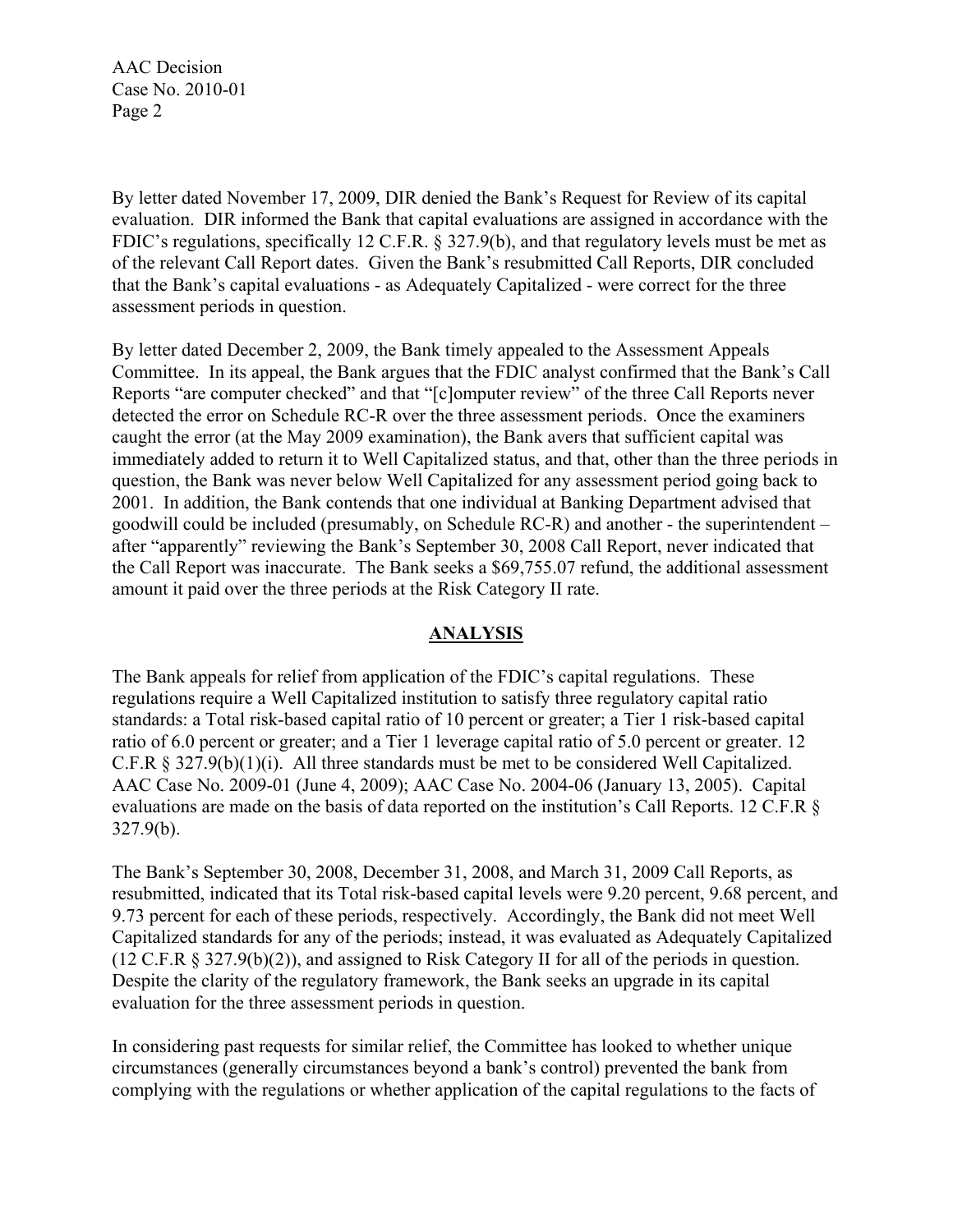the case would be inequitable. AAC Case No. 2009-01 (June 4, 2009); AAC Case No. 2008-02 (April 4, 2008); AAC Case No. 2004-06 (January 13, 2005). Here, the Bank bases its claim for relief on the grounds that it was never informed of the goodwill reporting errors on its Call Reports despite computer review and consultation with individuals at the FDIC and at its state banking division.

Contrary to the Bank's assertion, it in fact received repeated notice that it was reporting goodwill incorrectly. Each time the Bank failed to deduct goodwill on Schedule RC-R of each Call Report, the Bank's Call Report software automatically generated an edit failure, and a detailed (as well as a shorter) notification of the goodwill reporting problem was sent to the Bank. Each edit failure required the Bank to correct the error or provide an explanation before that Call Report could be successfully submitted to the FDIC's Central Data Repository. Moreover, the Bank provided an explanation for each edit failure. For the first Call Report, it explained (on October 15, 2008) that the Call Report was correct "Due to the purchase price of bank acquisition"; for the second Call Report, it explained (on January 27, 2009) that accountants told the Bank to keep reporting goodwill as it had; for the third Call Report, it offered (on April 28, 2009) the preparer's view that the Bank's goodwill was properly reported.

In each instance, the Bank's explanation was inadequate and should have been rejected. Nevertheless, each of the Bank's explanations was noted by the FDIC analyst and erroneously accepted, allowing each Call Report to be filed.

Following acceptance of the Bank's October 15, 2008 explanation, discussions between the Bank and the FDIC analyst on correct goodwill reporting apparently continued, reflecting at least some ongoing uncertainty. On November 12, 2008, the FDIC analyst sent the Bank by e-mail the verbatim Call Report instructions for reporting goodwill. Not until the May 4, 2009 examination, however, was the Bank required to amend its Call Reports and properly report its goodwill.

With this actual background in mind, the Committee must consider whether the Bank is entitled to relief.

Relief for the Bank on the facts presented here would in effect estop the FDIC from applying its capital regulations because of an FDIC employee's mistake. The Supreme Court has never imposed estoppel against the federal government. Rather, the Court has stated the general rule that the federal government may not be equitably estopped on the same terms as private litigants (that is, for negligence or a mistake). The Court has, however, left open the possibility that a stricter standard - affirmative misconduct – *might* merit estoppel against the government. *OPM v. Richmond*, 497 U.S. 414, 419 (1990). In the present matter, the FDIC analyst appears to have made a mistake; no evidence suggests any affirmative misconduct on his part. The Committee is reluctant to impose the remedy of estoppel on these facts.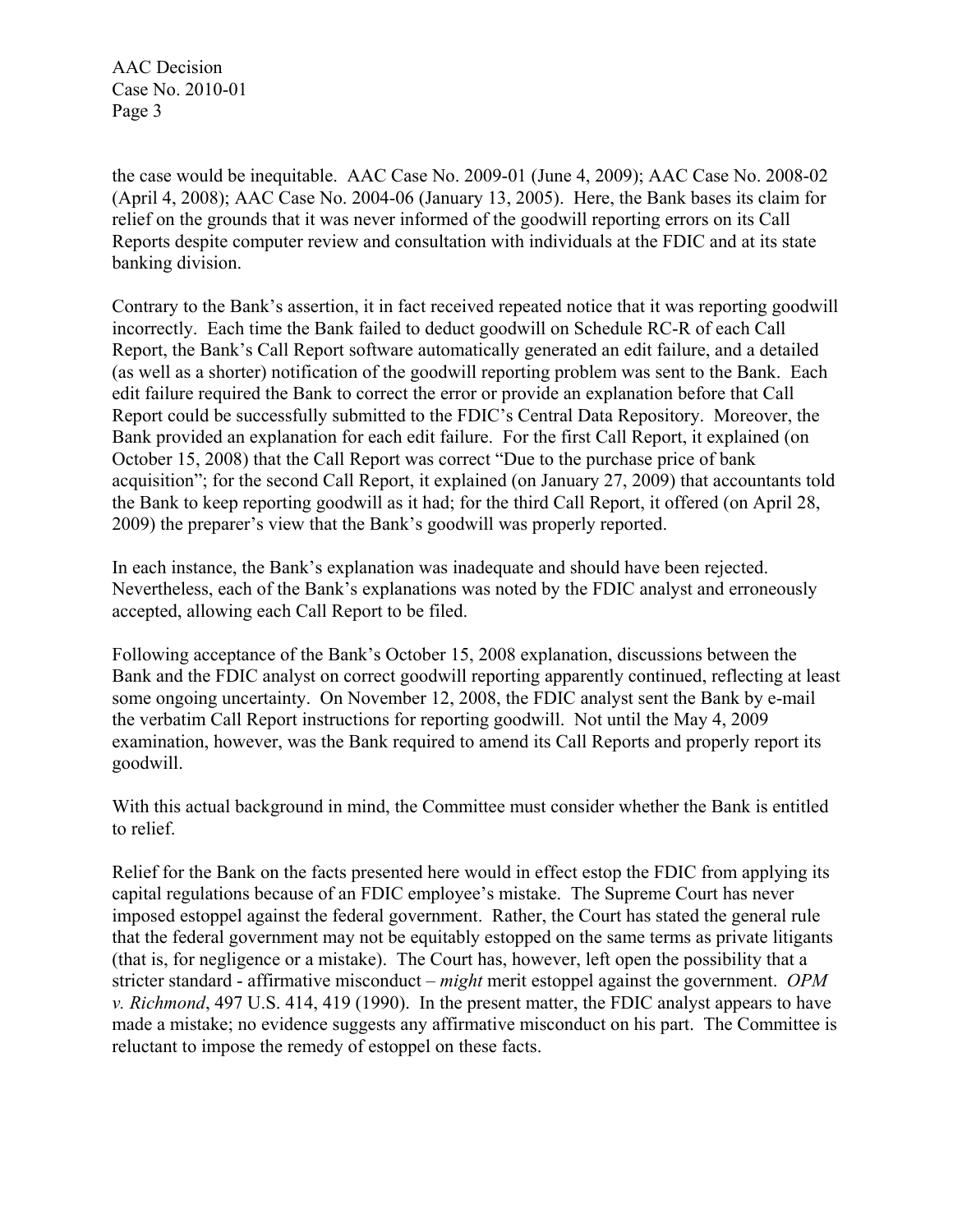In addition, under the Federal Deposit Insurance Act, the responsibility for ensuring accurate and correct Call Reports falls unambiguously on the reporting institution, with significant penalties for failure to comply. 12 U.S.C. § 1817(a). The Bank seeks to shift this statutory responsibility onto the FDIC and its state regulator.

Granting the Bank's appeal would also contradict the Call Report instructions, which provide that each bank is responsible for ensuring that the data reported on each Call Report reflects fully and accurately the item reporting requirements for the relevant report date. The instructions state: "This responsibility cannot be transferred or delegated to software vendors, servicers, or others outside the reporting bank." General Instructions, FFIEC 031 and 041 (6-09), at 6.

We note too that the Bank's basis for relief conflicts with Committee precedent. In AAC Case No. 2001-02 (Aug. 23, 2001), the bank alleged that it was not informed by FDIC representatives of a change in capital grade cutoff dates and the importance of capital status before filing its Call Report. The AAC rejected this argument, observing that the bank was "attempting to shift its responsibility for compliance with written regulatory requirements to the agency administering the regulations." AAC Case No. 2001-02 at 4. In that same vein, the AAC has ruled that misstatements by FDIC employees do not bind the Committee. AAC No. 2008-03, at 5 (Dec. 22, 2008) (FDIC examiners' alleged statements that bank's assessment would be lowered on appeal were not correct and would not bind the Committee); AAC No. 2004-04, at 4 (Sept. 7, 2004) (same).

Finally, the Bank contends that state banking officials failed to tell the Bank it was misreporting its goodwill. The burden of compliance with the FDIC's capital regulations, however, falls on the Bank. Just as this burden cannot be shifted onto FDIC employees, it also cannot be shifted onto state banking officials.

The Committee is mindful of the Bank's situation and the complexities of Call Report requirements, but cannot approve of the transfer of these reporting responsibilities onto the FDIC or other regulatory entities. The Committee also notes the Bank's history as a Well Capitalized institution and its laudable efforts to return quickly to Well Capitalized status. But moving quickly to restore Well Capitalized status does not excuse the Bank's failure to comply with the regulatory requirements for a Well Capitalized institution, as the Committee has previously ruled. AAC No. 2008-01, at 3 (April 4, 2008) (holding company's efforts to restore quickly an institution's capital rating does not excuse failure to comply with the FDIC's capital regulations).

After considering all of the facts and arguments presented by the Bank in its written submission and its oral presentation, the Committee finds that the circumstances presented are not unique nor is application of the capital regulations in this instance inequitable.

# **CONCLUSION**